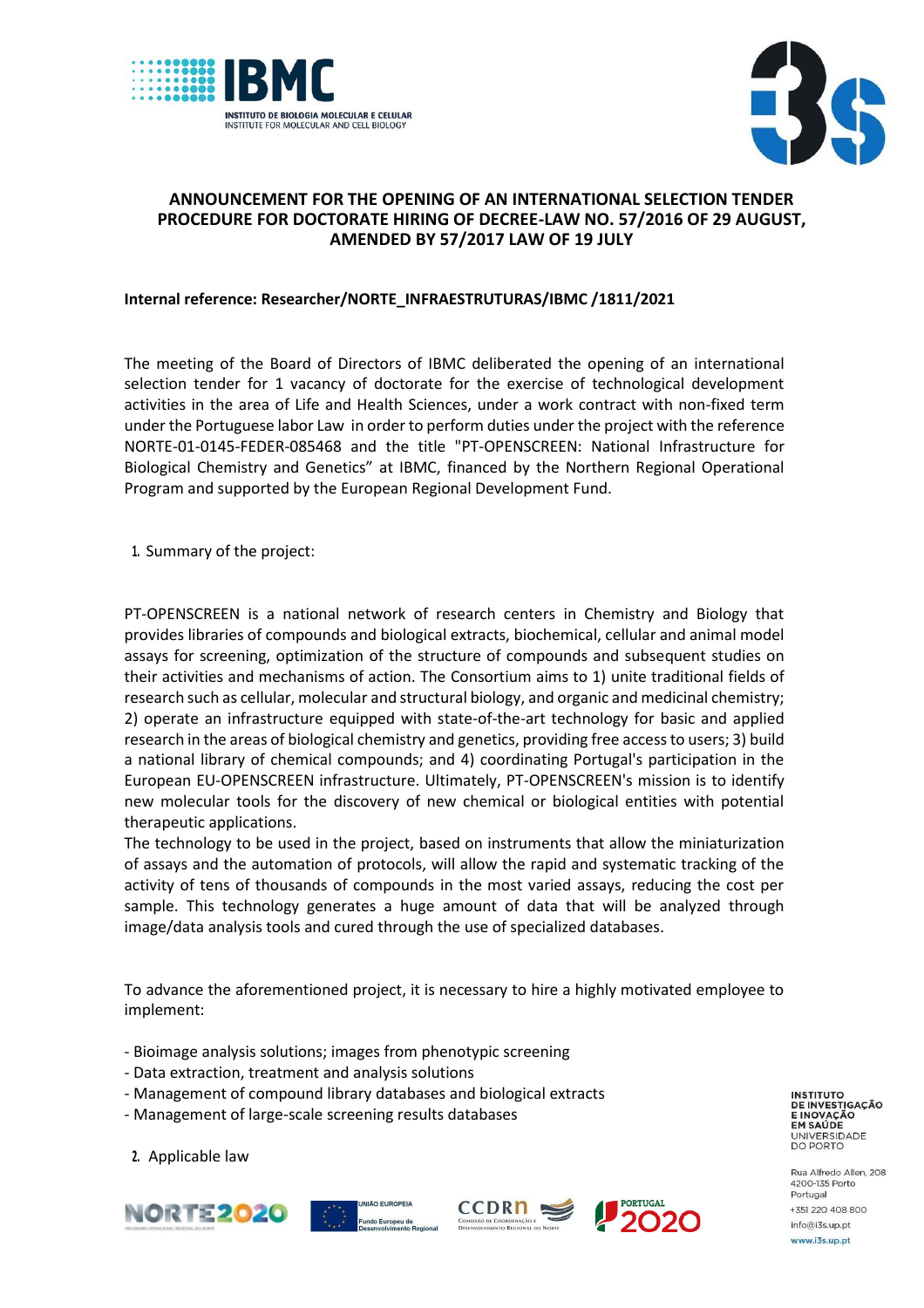



Decree-Law no. 57/2016 of 29 August, amended by Law 57/2017 of 19 July, which approved the doctorate hiring regime destined to stimulate scientific and technological employment for all knowledge areas (RJEC).

- Regulatory Decree Nr 11-A / 2017, of 29th December.
- Portuguese labor law.
- **3.** Pursuant to article 13 of RJEC, the tender selection panel shall be formed by: António Pombinho (President); Other members: André Maia, Paula Sampaio and Mónica Sousa.
- **4.** Workplace: IBMC Rua de Alfredo Allen, 208, 4200-135 Porto, scientific platform for large scale screenings ("BioSciences Screening").
- **5.** Monthly remuneration to be paid is that set by subheading a) nr.1 article 15 of RJEC and article nr 2 of the Regulatory Decree nr. 11-A/2017, corresponding to level 33 of the Tabela Remuneratória Única, approved by Order no. 1553-C/2008 of December 31st, i.e. 2.134,73 Euros.
- **6.** Any national, foreign and stateless candidate(s) who hold a doctorate degree in Biochemistry or related scientific area and a scientific and professional curriculum whose profile is suited for the activity to be performed can submit their applications. In the event the doctorate degree was awarded by a foreign higher education institution, said degree must comply with the provisions of Decree-Law no. 66/2018 of 16 October, and all formalities established therein must be complied.
- **7.** The tender admission requirements are
	- Doctor's degree in computer engineering, mathematics, computer science, physics, biological sciences, or similar;
	- Solid knowledge of mathematics and statistics;
	- High level of computer literacy;
	- Consolidated experience in advanced digital image analysis in the context of life sciences / health;
	- Demonstrated experience in building and implementing complex workflows for bioimage analysis automation specifically designed to answer particular scientific questions;
	- Expertise as an advanced user, developer of multidimensional bioimage visualization and analysis programs such as ImageJ/Fiji, Ilastik and Imaris;
	- Expertise with "Machine Learning" artificial intelligence methodologies, including "deep-learning", applied to data analysis;
	- Experience in technologies of Data Science area such as Python, R and Matlab as well as data extraction, treatment and analysis;

E INOVAÇÃO<br>EM SAÚDE

Knowledge of relational databases (MySQL, MongoDB or Oracle), creation, DOPORTO







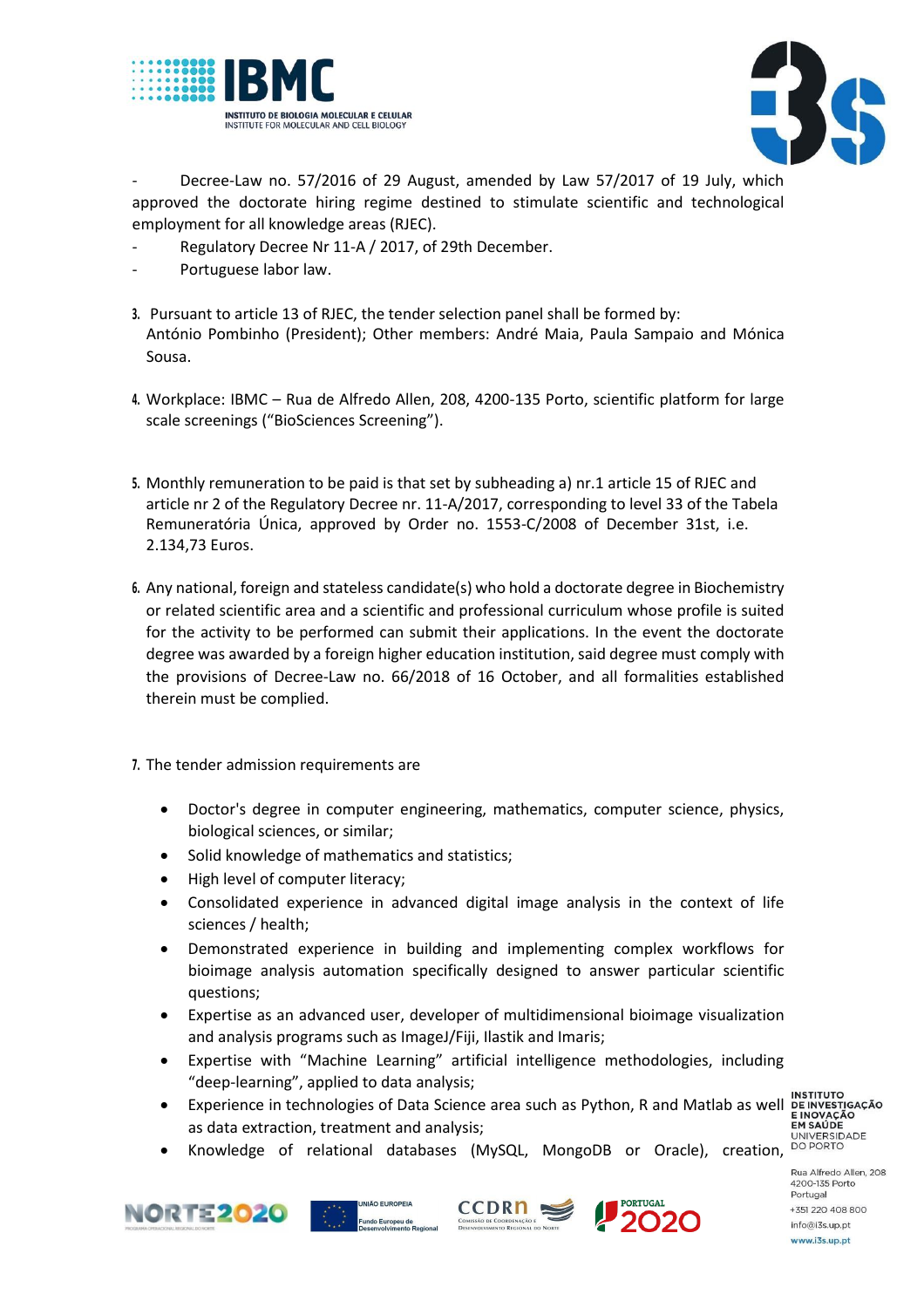



maintenance and structuring of databases.

- Python experience, especially from libraries related to data processing (numpy, pandas, matplotlib, scipy);
- Experience in teaching and organizing courses relevant to the intended functions;
- Big data knowledge and previous experience in supporting infrastructures of bioimage acquisition and analysis are valued.
- **8.** Pursuant to article 5 of RJEC, selection is to be made based on candidate scientific and curricular career evaluation.

The evaluation of the scientific and curricular path focuses on relevance, quality and timeliness:

a) Scientific and technological production of the last five years considered most relevant by the candidate;

b) Applied or practice-based research activities carried out in the last five years and considered to have the greatest impact by the candidate;

c) The activities of extension and dissemination of knowledge developed in the last five years, namely in the context of promoting culture and scientific practices, considered of greatest relevance by the candidate;

**9.** The period of five years referred to in the previous number may be increased by the jury, at the candidate's request, when based on suspension of scientific activity for socially protected reasons, namely, for reasons of parental leave, prolonged serious illness, and other situations of unavailability for work that are legally protected.

**10.**The evaluation criteria are the scientific and curricular path:

Criteria a) Detailed Curriculum vitae (80%):

- Scientific training and relevant experience for the role according to the criteria admission specifics (50%);

- previous experience in supporting bioimage acquisition and analysis infrastructures (10%)

- Publications in international scientific journals with peer review, with emphasis on those that include the development of specific methods of bioimaging and data analysis (10%);

- Activities developed for the extension and dissemination of knowledge, such as courses and scientific meetings in the area of bioimage and data analysis (10%)

Criterium b) Motivation letter (20%): Interest and motivation for the area where the hiring profile fits.

**INSTITUTO DE INVESTIGAÇÃO** E INOVAÇÃO<br>E INOVAÇÃO UNIVERSIDADE<br>DO PORTO







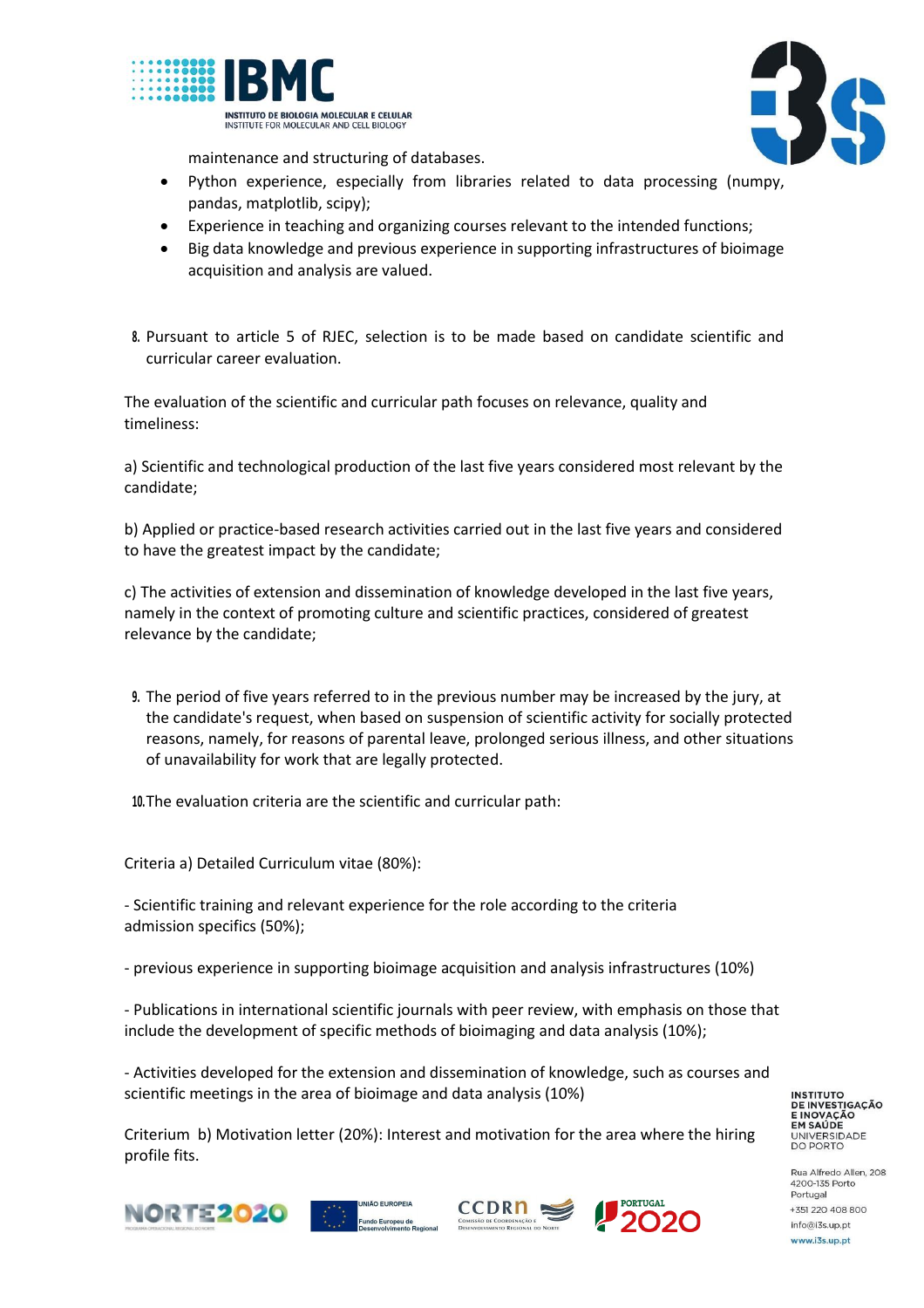



11. Candidate final classification system shall be given based on a scale 0-100.

13. The panel shall deliberate by means of roll-call vote justified under adopted and disclosed selection criteria, with no abstentions allowed.

13. Minutes of panel meetings shall be executed and shall include a summary of all occurrences of said meeting, as well as of all votes casted by the members and respective reasoning, and shall be provided to candidates whenever required.

14. After selection criteria application, the panel shall prepare a sorted list of approved candidates and respective classification.

15. Panel's final decision shall be validated by the leader of the institution, who is also in charge of deciding about the hiring.

16. Applications shall include all supported documents encompassed by section 7 and 8 for tender admission, namely:

a) Certificate or diploma copy;

b) Curriculum vitae, written in English, detailed and structured pursuant to sections 10 and 12; c) Other documentation relevant for the evaluation of qualifications in a related scientific area;

Candidates shall submit their application filling in the required information and supporting documentation, in a digital form, in PDF format, from 19th November to 3rd December 2021 at the link:

[https://dozer.i3s.up.pt/applicationmanagement/#/addapplications/ResearcherNORTE\\_INFRAES](https://dozer.i3s.up.pt/applicationmanagement/#/addapplications/ResearcherNORTE_INFRAESTRUTURASIBMC18112021) [TRUTURASIBMC18112021](https://dozer.i3s.up.pt/applicationmanagement/#/addapplications/ResearcherNORTE_INFRAESTRUTURASIBMC18112021)

17. All candidates who formalize their applications in an improper way or fail to prove the requirements imposed by this tender are excluded from admission. In case of doubt, the panel is entitled to request any candidate to present further documentation supporting their statements.

18. False statements provided by the candidates shall be punished by law.

19. Both admitted and excluded candidate list and final classification list shall be published in the website of the Institute and the candidates are notified by email. After publication, all candidates have 10 working days to respond. Panel's final decisions are pronounced within a period of 90 days, from the application deadline, published at IBMC website.

The expected starting date is 1st January 2022.

**INSTITUTO DE INVESTIGAÇÃO** INOVAÇÃO EM SAÚDE UNIVERSIDADE<br>DO PORTO